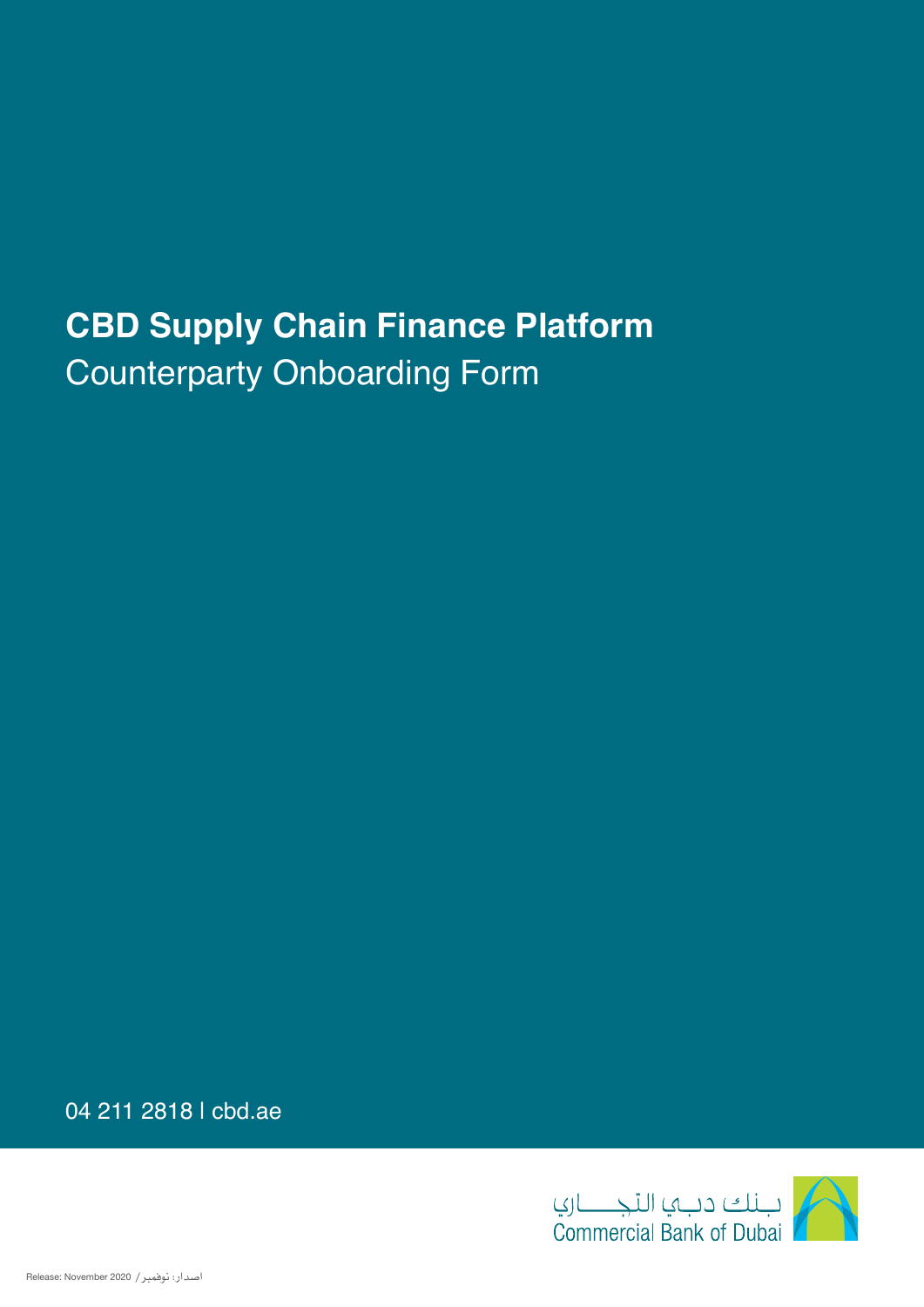## **CBD SUPPLY CHAIN FINANCE PLATFORM** COUNTERPARTY ONBOARDING FORM



| 1. Company (Obligor) Details |                                                        |
|------------------------------|--------------------------------------------------------|
| Company Name                 |                                                        |
| <b>Account Number</b>        |                                                        |
|                              |                                                        |
| 2. New Counterparty Details  |                                                        |
|                              | Counterparty - New Supplier (for Buyer Centric Module) |
|                              | Counterparty - New Buyer (for Seller Centric Module)   |
|                              |                                                        |
| Name                         |                                                        |
| Address                      |                                                        |
| PO Box                       | Emirate                                                |
| Phone                        | Email                                                  |

In case of multiple counterparties to be onboarded, please provide the details in prescribed excel format.

| 3. Counterparty Relationship  |  |
|-------------------------------|--|
| Annual Purchase / Sales Value |  |
| <b>Payment Terms</b>          |  |

## **4. Primary User Details (Administrator) - Only for Buyer Centric Module**

| Name*          |  |
|----------------|--|
| Mobile Number* |  |
| Email ID*      |  |
| Nationality    |  |
| P.O.Box        |  |
| City / Emirate |  |
| Country        |  |